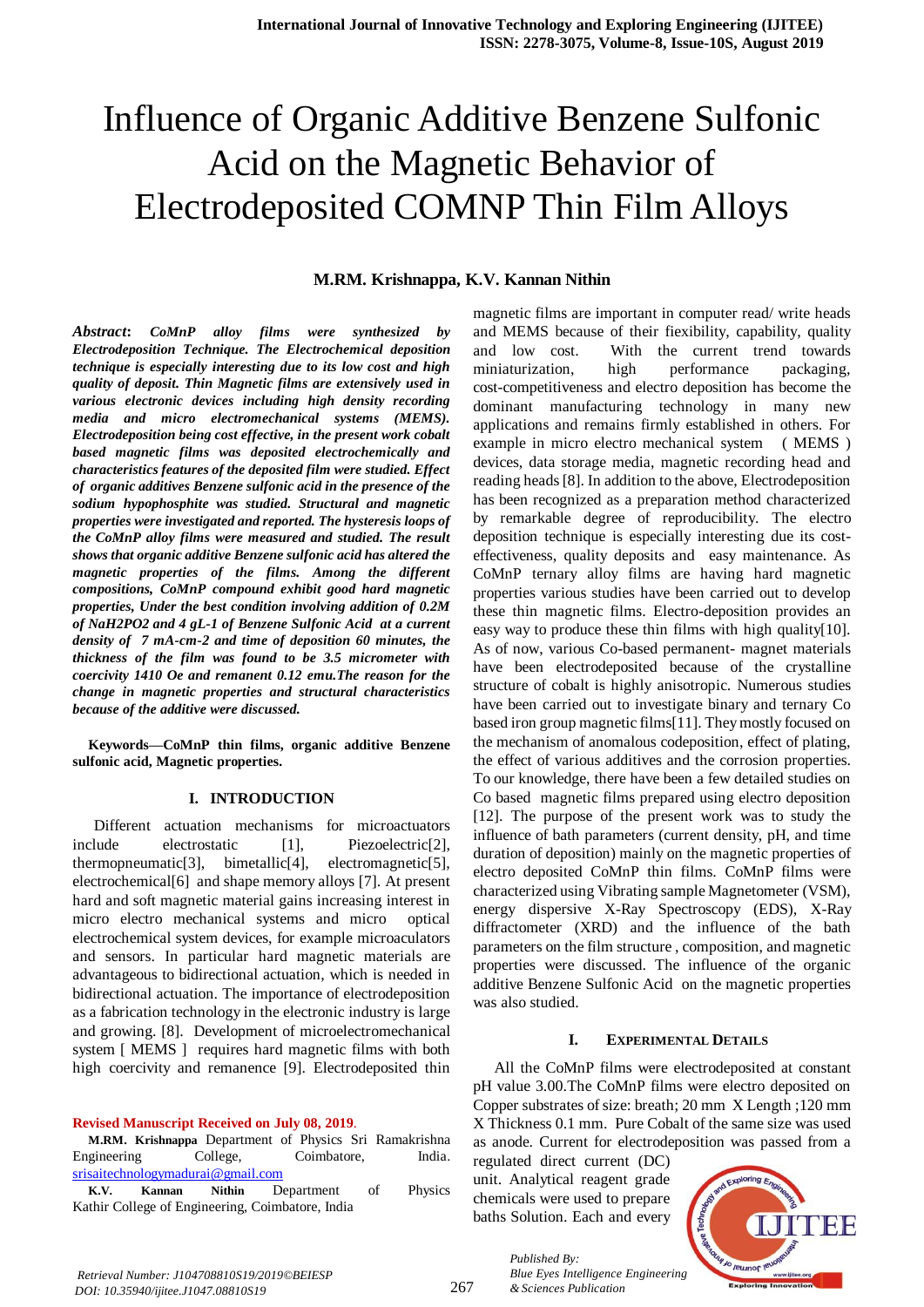# **Influence of organic additive Benzene Sulfonic Acid on the Magnetic Behavior of Electrodeposited CoMnP Thin Film Alloys**

substrate was buffed for removing scratches in a mechanical polishing wheel using a buffing cloth coated with aluminium oxide abrasive. Buffed substrates were degreased using acetone. Before electrodeposition these substrates were electrocleaned in an alkaline electrocleaning bath solution. The bath solution contains sodium hydroxide: 7.0 g  $1^{-1}$ ; sodium carbonate: 20.0 g  $1^{-1}$ ; trisodium phosphate: 9.0 g  $1^{-1}$ and sodium metasilicate: 24.0 g  $1^{-1}$ . The bath solution was operated at room temperature and current density applied was 3.0 A dm<sup>-2</sup>. After electrocleaning the substrates were rinsed with distilled water. Electrodeposition process was carried out on the cleaned substrates using different current density and time of deposition. CoMnP thin films were electrodeposited in the chloride baths. Table I lists the plating composition investigated.

*Table I*

*PLATING SOLUTION COMPOSITION.*

| Electrochemical bath  | Plating solution composition                                                     |        |
|-----------------------|----------------------------------------------------------------------------------|--------|
|                       | $CoCl2$ :0.42M; $CoSo4$ : 0.053M; MnCl <sub>2</sub> :                            | igital |
|                       | $0.4 M$ ; NH <sub>4</sub> Cl: 1.8 M and NaH <sub>2</sub> P <sub>0</sub> , :0.2   | micro  |
| Sample A              | м                                                                                | meter  |
|                       | Sample A composition plus Benzene                                                |        |
| Sample A1             | Sulfonic Acid $2 \text{ gL}^{-1}$                                                | was    |
|                       | Sample A composition plus Benzene                                                | used   |
| Sample A2             | Sulfonic Acid $4 \text{ gL}^{-1}$                                                | to     |
|                       | $CoCl2: 0.42M$ ; $CoSo4: 0.053M$ ; MnCl <sub>2</sub> :                           |        |
| Sample B              | $0.4 M$ ; NH <sub>4</sub> Cl: 1.8 M and NaH <sub>2</sub> P <sub>0</sub> , :0.4 M | meas   |
|                       | Sample B composition plus Benzene                                                | ure    |
| Sample B1             | Sulfonic Acid 2 gL                                                               | the    |
|                       | Sample B composition plus Benzene                                                |        |
| Sample B <sub>2</sub> | Sulfonic Acid $4 \text{ gL}^{-1}$                                                | thick  |
|                       |                                                                                  | ness   |

of the deposits. Vibrating sample magnetometer was used to study the Magnetic properties of deposited films. Scanning electron microscopy (SEM) and X-ray diffractometry (XRD) were used to study the morphology and structure of these films respectively. From XRD data, the film stresses were calculated using the crystallite size of the deposited CoMnP magnetic thin films. Percentage of elements such as Cobalt, Manganese and phosphorous present in the deposits were obtained.

## II. RESULTS AND DISCUSSIONS

Elements present in the magnetic film were analyzed by energy dispersive X-ray spectroscopy (EDS) and the results are listed in the Table 2.

| Table II                        |  |
|---------------------------------|--|
| Magnetic Thin Film Composition. |  |

|                       | Magnetic Thin Film composition (at %) |       |       |  |
|-----------------------|---------------------------------------|-------|-------|--|
| <b>Bath</b>           | Co                                    | Mn    |       |  |
| Sample A              | 96.34%                                | 1.72% | 1.04% |  |
| Sample A1             | 97.48%                                | 1.15% | 1.37% |  |
| Sample A2             | 96.98%                                | 1.20% | 1.92% |  |
| Sample B              | 97.94%                                | 1.52% | 0.64% |  |
| Sample B1             | 97.49%                                | 1.40% | 1.11% |  |
| Sample B <sub>2</sub> | 97.01 %                               | 1.22% | 1.77% |  |

It was observed that all the magnetic films obtained from various baths had less than 1.92% phosphorous. Even with

this low phosphorous content the films showed high magnetic properties. The improved crystalline structure of CoMnP magnetic thin films was due to the addition of Benzene Sulfonic Acid in the various baths. Electro deposited CoMnP thin films were subjected to XRD studies. X-ray Diffraction patterns of different CoMnP thin magnetic film deposits produced from different current densities 3, 5 and 7 mA  $cm<sup>-1</sup>$  for various time of depositions 15, 30 and 60 minutes were obtained. The XRD pattern were presented in the Fig.1 and Fig.2.



*Fig. 1.. XRD pattern of Electrodeposited CoMnP film; for sample A. Current Density 3 mA/cm<sup>2</sup> ; pH:3 ; Time of deposition 30 min* 



*Fig. 2. XRD pattern of Electrodeposited CoMnP film; for Sample A1 Current Density 7 mA/cm<sup>2</sup> ; pH:3 Time of deposition 60 min;*

The XRD intensity data obtained was from 20 ° to 80 °. These data's are compared with Joint Committee for Powder Diffraction Data and the peaks were identified. CoMnP magnetic thin films exhibited (002),(201)and (110) plane primarily and has Hexagonal Close Packed (hcp) structure. (201) plane peaks has shifted because of the film stress for films obtained for sample A and Sample A1. From the previous studies [12], it is learnt that the film stress will shift X Ray Difffractometer peak values. Debye – Scherrer formula d = 0.9 λ / β Cos θ in meters is used to calculate the crystalline sizes of the deposits. Where,  $\beta$  = full width at half maximum (FWHM in radians),  $\lambda$  is the wavelength of radiation.  $λ_ = 1.54056 A°$ . θ = position of the maximum diffraction. The values obtained clearly indicates that the crystalline sizes are in nanoscale. The shift of the plane peaks (002) and (201) were because of film stress for the sample A and Sample A1. Stress was low for both Sample A1 and Sample B1 which contains  $2 \text{ gL}^{-1}$  of Benzene Sulfonic Acid. Magnetic thin film stress has increased on increasing the concentration of Benzene Sulfonic Acid to  $4gL^{-1}$  in the baths of Sample A2 and of Sample B2. It is because of incorporation of decomposed products of the organic additive Benzene Sulfonic Acid in to the film.

Electrodeposited CoMnP films for all the bath compositions were subjected to Scanning Electron Microscopic studies. The

monographs are shown in Fig. 3 to Fig. 5. Fig. 3 shows the SEM

*Blue Eyes Intelligence Engineering* 

*Published By:*

*& Sciences Publication* 



*Retrieval Number: J104708810S19/2019©BEIESP DOI: 10.35940/ijitee.J1047.08810S19*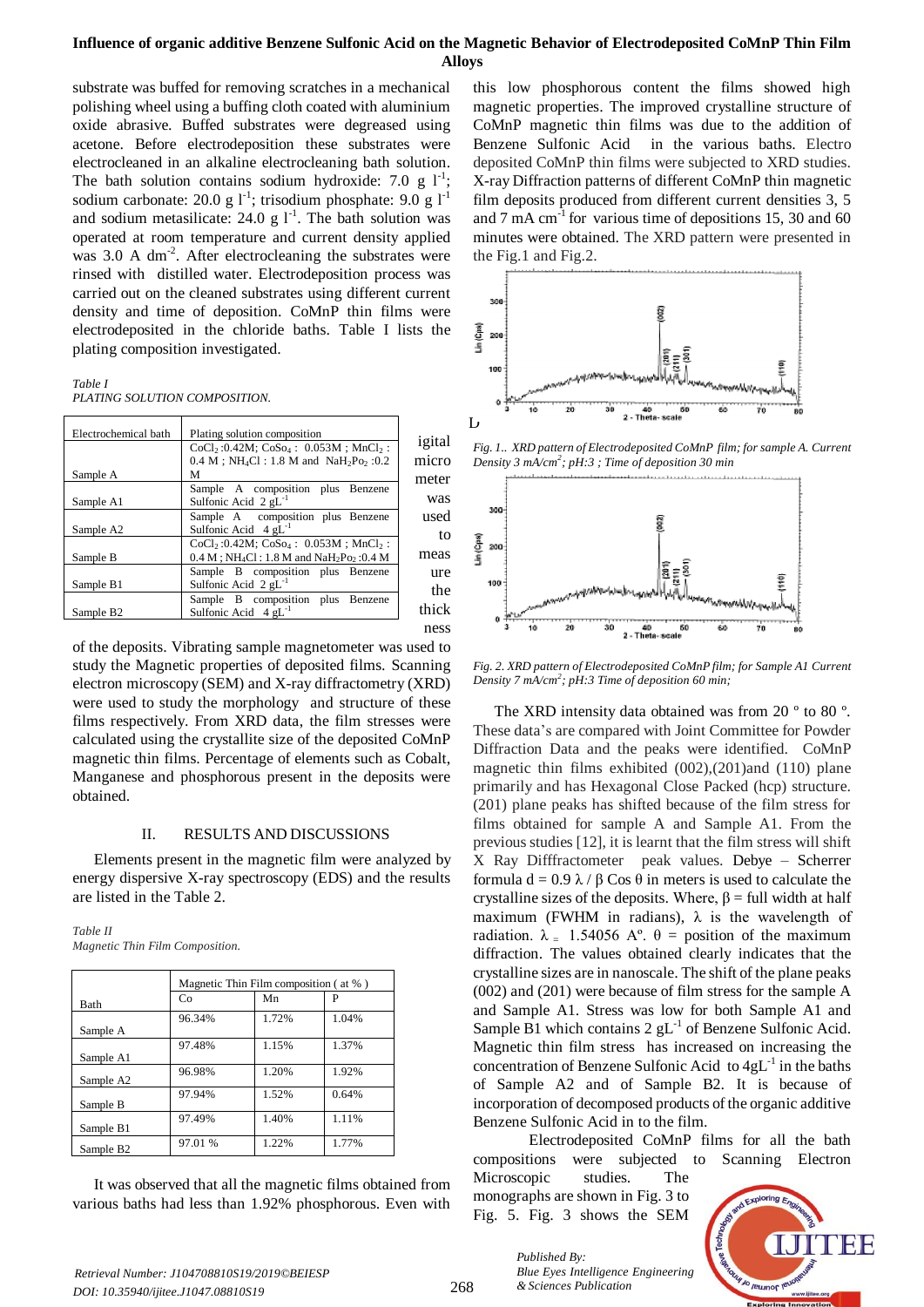image of electrodeposited CoMnP thin film; Composition : Sample A2; ; Current Density:  $5 \text{ mAcm}^{-2}$  Time of deposition: 60 Min; pH: 3. Fig. 4 shows the SEM image of electrodeposited CoMnP thin film; Composition : Sample B; Current Density: 3 mAcm<sup>-2</sup>: Time of deposition: 30 Min; pH: 3. Fig. 5 shows the SEM image of electrodeposited CoMnP thin film; Composition : Sample B1; Current Density: 7 mAcm<sup>-2</sup>: Time of deposition: 60 Min; pH: 3. The magnetic film with very low concentration of Benzene Sulfonic Acid appeared to have a crevice pattern as shown in the Fig.3. The thin film obtained from a bath contained  $4 \text{ gL}^{-1}$  of Benzene Sulfonic Acid was cracked through substrate due to the stress of the film as shown in the Fig. 4. By and Large, the Micrograph of the CoMnP magnetic thin film is greatly influenced by the additive Benzene Sulfonic Acid and current density. Adhesion of the thin magnetic film with the substrate is tested by bend test and scratch test. It is found that these magnetic thin films holds a good adhesion with the substrate.

Electrodeposition studies are carried out for various bath compositions and for various bath conditions. The magnetic properties of these films were listed in Table 3 to 8. The Current density, Time of deposition, Magnetic Saturation, Remanent and Coercivity were shown in table 3 to 8. By and large, the magnetic properties of the film were found to increase with current density and duration of deposition. The effect of addition of Benzene Sulfonic Acid in to the baths (i.e., Sample A1, A2, B1 and B2) along with  $NaH<sub>2</sub>PO<sub>2</sub>$  was investigated. The magnetic properties of the thin film improve significantly upon adding low concentration the additive Benzene Sulfonic Acid. Under the best condition involving addition of 0.2M of NaH<sub>2</sub>PO<sub>2</sub> and 4  $gL^{-1}$  of Benzene Sulfonic Acid at a current density of 7 mA-cm<sup>-2</sup> and time of deposition 60 minutes, the thickness of the film was found to be 3.5 micrometer with coercivity 1410 Oe and remanent 0.11 emu. Increase in magnetic properties of the films is mainly due to Benzene Sulfonic Acid. The electrodeposited thin magnetic CoMnP films were bright and uniform. The Benzene Sulfonic Acid molecules are found to have leveling effect, which ensures uniform orientation of crystals during the electrodeposition processes. On increasing the concentrartion of  $\text{NaH}_2\text{PO}_2$  and Benzene Sulfonic Acid, the magnetic properties of the film decreased due to the stress present in the films. Stress is caused by the inclusion of decomposed products of the organic additive Benzene Sulfonic Acid.

*TABLE III. MAGNETIC PROPERTIES OF ELECTRODEPOSITED COMNP THIN FILMS FOR SAMPLE A.*

| Current<br>density | Time of<br>deposition | Magnetic<br>saturation | Remanent    | Coercivity |
|--------------------|-----------------------|------------------------|-------------|------------|
| $(mA-cm-2)$        | (min)                 | $($ emu $)$            | $($ emu $)$ | $($ Oe $)$ |
|                    |                       |                        |             |            |
| 3                  | 15                    | 0.59                   | 0.17        | 360        |
| 3                  | 30                    | 0.57                   | 0.20        | 460        |
| 3                  | 60                    | 0.54                   | 0.23        | 510        |
| 5                  | 15                    | 0.53                   | 0.27        | 660        |
| 5                  | 30                    | 0.52                   | 0.29        | 700        |
| 5                  | 60                    | 0.50                   | 0.31        | 760        |
| 7                  | 15                    | 0.51                   | 0.33        | 800        |
| 7                  | 30                    | 0.47                   | 0.34        | 860        |
|                    | 60                    | 0.44                   | 0.39        | 910        |

*TABLE IV MAGNETIC PROPERTIES OF ELECTRODEPOSITED COMNP THIN FILMS FOR SAMPLE A1.*

| Current<br>density | Time of<br>deposition | Magnetic<br>saturation | Remanent    | Coercivity |
|--------------------|-----------------------|------------------------|-------------|------------|
| $(mA-cm-2)$        | (min)                 | $($ emu $)$            | $($ emu $)$ | (Oe)       |
| 3                  | 15                    | 0.60                   | 0.01        | 560        |
| 3                  | 30                    | 0.55                   | 0.02        | 710        |
| 3                  | 60                    | 0.51                   | 0.03        | 760        |
| 5                  | 15                    | 0.47                   | 0.05        | 810        |
| 5                  | 30                    | 0.40                   | 0.07        | 860        |
| 5                  | 60                    | 0.36                   | 0.10        | 910        |
| 7                  | 15                    | 0.32                   | 0.11        | 920        |
| 7                  | 30                    | 0.30                   | 0.14        | 1110       |
|                    | 60                    | 0.29                   | 0.16        | 1210       |

*TABLE V. MAGNETIC PROPERTIES OF ELECTRODEPOSITED COMNP THIN FILMS FOR SAMPLE A2.*

| Current<br>density | Time of<br>deposition | Magnetic<br>saturation | Remanent    | Coercivity |
|--------------------|-----------------------|------------------------|-------------|------------|
| $(mA-cm-2)$        | (min)                 | $($ emu $)$            | $($ emu $)$ | (Oe)       |
| 3                  | 15                    | 0.36                   | 0.01        | 610        |
| 3                  | 30                    | 0.34                   | 0.02        | 710        |
| 3                  | 60                    | 0.33                   | 0.03        | 810        |
| 5                  | 15                    | 0.29                   | 0.04        | 910        |
| 5                  | 30                    | 0.26                   | 0.05        | 1010       |
| 5                  | 60                    | 0.25                   | 0.07        | 1060       |
| 7                  | 15                    | 0.19                   | 0.08        | 1110       |
| 7                  | 30                    | 0.17                   | 0.09        | 1310       |
|                    | 60                    | 0.15                   | 0.11        | 1410       |
|                    |                       |                        |             |            |

*TABLE VI MAGNETIC PROPERTIES OF ELECTRODEPOSITED COMNP THIN FILMS FOR SAMPLE B.*

| Current<br>density | Time of<br>deposition | Magnetic<br>saturation | Remanent    | Coercivity |
|--------------------|-----------------------|------------------------|-------------|------------|
| $(mA-cm-2)$        | (min)                 | $($ emu $)$            | $($ emu $)$ | $($ Oe $)$ |
| 3                  | 15                    | 0.91                   | 0.45        | 460        |
| 3                  | 30                    | 0.89                   | 0.48        | 560        |
| 3                  | 60                    | 0.86                   | 0.49        | 610        |
| 5                  | 15                    | 0.83                   | 0.49        | 660        |
| 5                  | 30                    | 0.81                   | 0.55        | 760        |
| 5                  | 60                    | 0.79                   | 0.58        | 785        |
| 7                  | 15                    | 0.75                   | 0.61        | 860        |
| 7                  | 30                    | 0.73                   | 0.64        | 910        |
|                    | 60                    | 0.69                   | 0.66        | 960        |

*TABLE VII MAGNETIC PROPERTIES OF ELECTRODEPOSITED COMNP THIN FILMS FOR SAMPLE B1.*

| Current<br>density | Time of<br>deposition | Magnetic<br>saturation | Remanent    | Coercivity |
|--------------------|-----------------------|------------------------|-------------|------------|
| $(mA-cm-2)$        | (min)                 | $($ emu $)$            | $($ emu $)$ | (Oe)       |
| 3                  | 15                    | 0.85                   | 0.12        | 710        |
| 3                  | 30                    | 0.82                   | 0.12        | 760        |
| 3                  | 60                    | 0.77                   | 0.13        | 810        |
| 5                  | 15                    | 0.75                   | 0.15        | 860        |
| 5                  | 30                    | 0.70                   | 0.16        | 960        |
| 5                  | 60                    | 0.66                   | 0.18        | 1010       |
| 7                  | 15                    | 0.62                   | 0.20        | 1110       |
| 7                  | 30                    | 0.60                   | 0.22        | 1210       |
|                    | 60                    | 0.57                   | 0.25        | 1310       |

*TABLE VIII MAGNETIC PROPERTIES OF ELECTRODEPOSITED COMNP THIN FILMS FOR SAMPLE B2.*



*Published By:*

*& Sciences Publication* 

*Blue Eyes Intelligence Engineering*